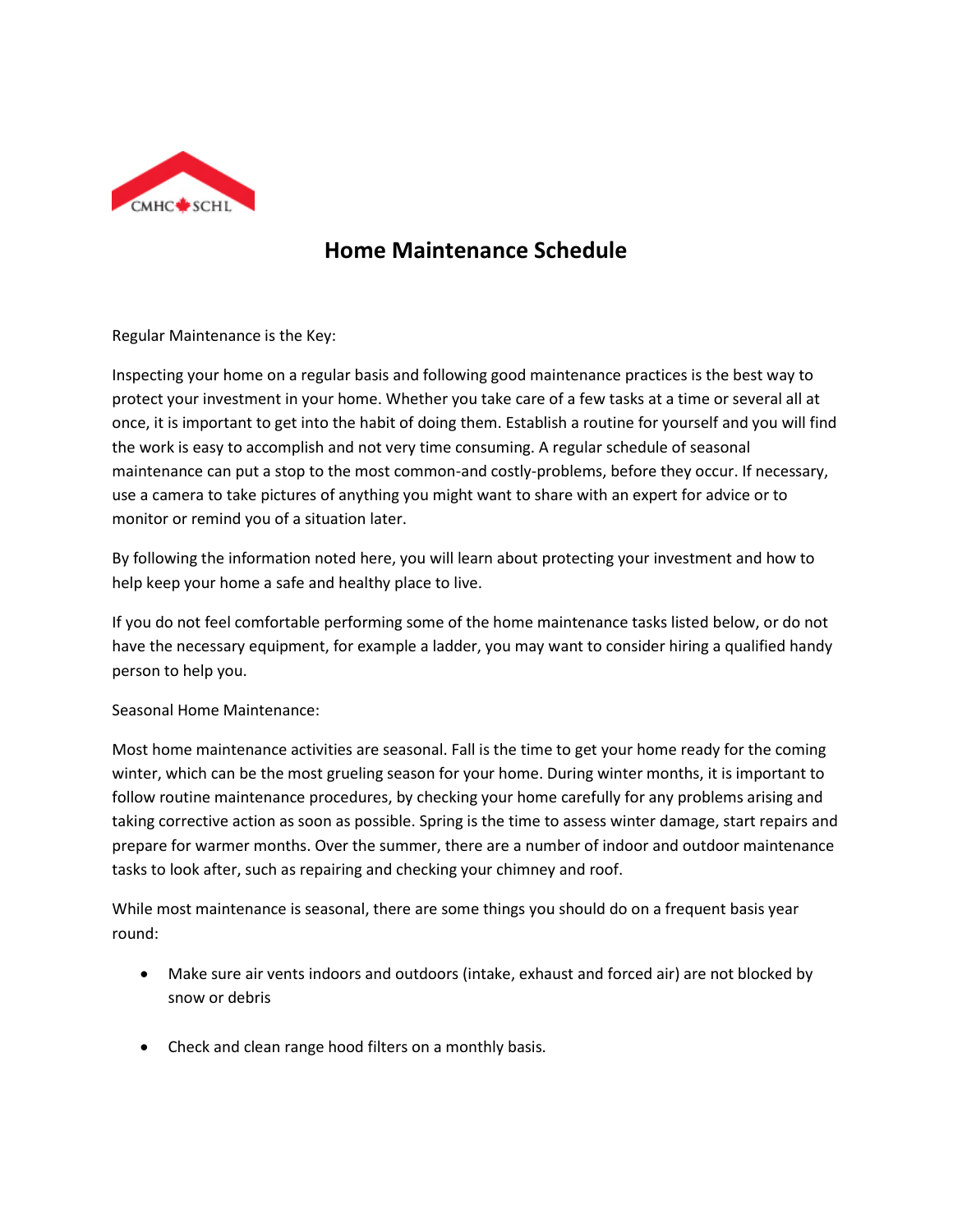- Test the ground fault circuit interrupter(s) monthly by pushing the test button, which should then cause the reset button to pop up.
- IF there are young children in the house, make sure electrical outlets are equipped with safety plugs.
- Regularly check the house for safety hazards such as a loose handrail, lifting or buckling carpet, etc.

Timing of the seasons varies not only from one area of Canada to another, but also from year to year in a given area. For this reason, we have not identified the months for each season. The maintenance schedule presented here, instead, is a general guide for you to follow. The actual timing is left for you to decide, and you may want to further divide the list of items for each season into months.

## **FALL**

- Have furnace or heating system serviced by a qualified service company every two years for a gas furnace, and every year for an oil furnace.
- Open furnace humidifier damper on units with central air conditioning and clean humidifier.
- Lubricate circulating pump on hot water heating system.
- Bleed air from hot water radiators.
- Examine the forced air furnace fab belt for wear, looseness or noise; clean fan blades of any dirt build-up (after disconnecting the electricity to the motor first)
- Turn ON gas furnace pilot light.
- Check and clean or replace furnace air filters each month during the heating season. Ventilations system, such as heat recovery ventilator, filters should be checked every two months.
- Vacuum electric baseboard heaters to remove dust.
- Remove the grilles on forced air systems and vacuum inside the ducts.
- If the heat recovery ventilator has been shut off for the summer, clean the filters and the core, and pour water down the condensate drain to test it.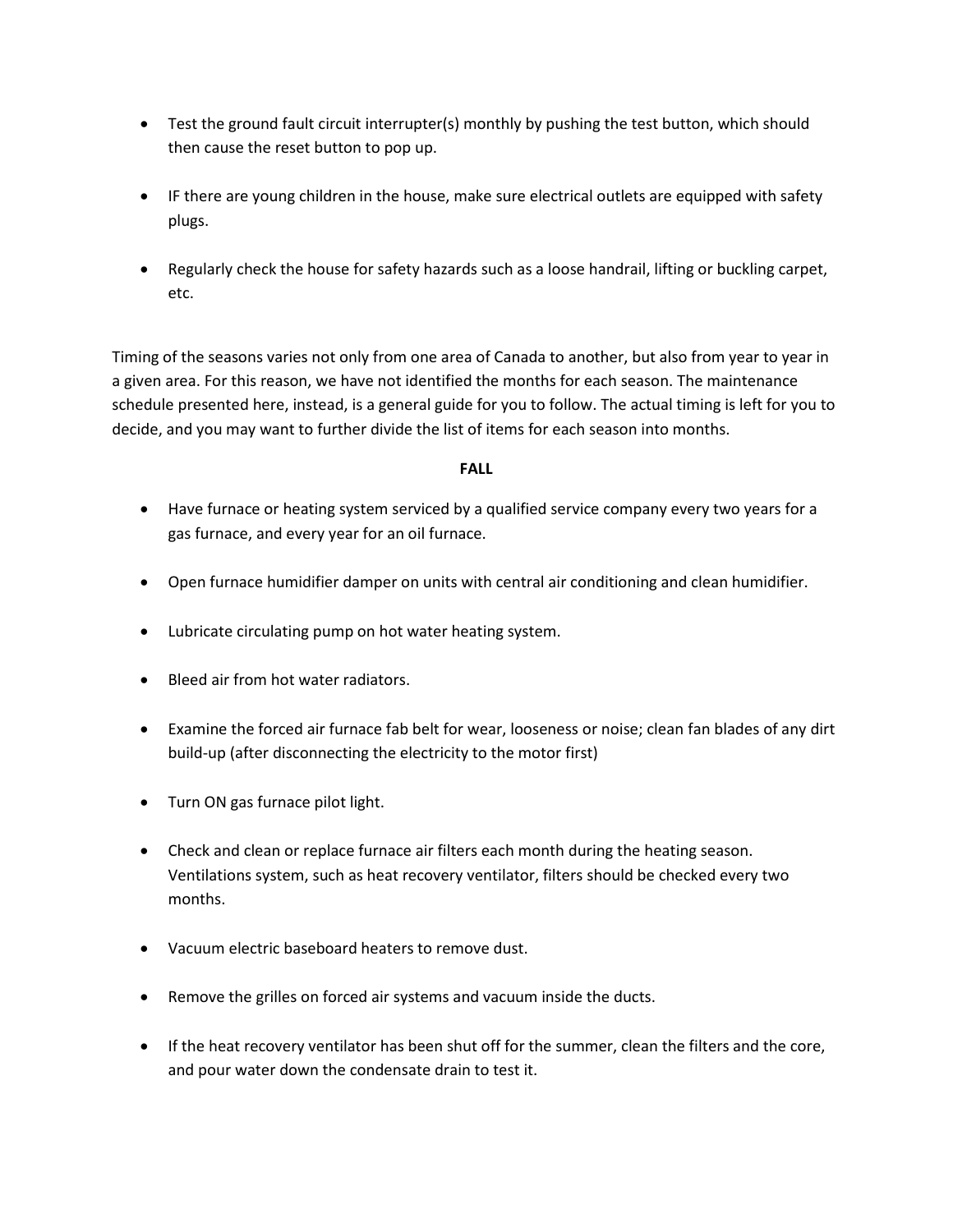- Clean portable humidifier, if one is used.
- Have well water tested for quality. It is recommended that your test for bacteria every six months.
- Check sump pump and line to ensure proper operation, and to ascertain that there are no line obstructions or visible leaks.
- Replace window screens with storm windows.
- Remove screens from the inside of casement windows to allow air from the heating system to keep condensation off window glass.
- Ensure all doors to the outside shut tightly, and check other doors for ease of use. Renew door weather-stripping if required.
- If there is a door between your house and the garage, check the adjustment of the self-closing device to ensure it closes the door completely.
- Ensure windows and skylights close tightly.
- Cover outside of air conditioning units.
- Ensure that the ground around your home slopes away from the foundation wall, so that water does not drain into your basement.
- Clean leaves from eaves troughs and roof, and test downspouts to ensure proper drainage from the roof.
- Check chimneys for obstructions such as nests.
- Drain and store outdoor hoses. Close valve to outdoor hose connection and drain the hose bib (exterior faucet), unless your house has frost proof hose bibs.
- If you have a septic tank, measure the sludge and scum to determine if the tank needs to be emptied before the spring. Tanks should be pumped out at least once every three years.
- Winterize landscaping, for example, store outdoor furniture, prepare gardens and, if necessary, protect young trees or bushes for winter.

WINTER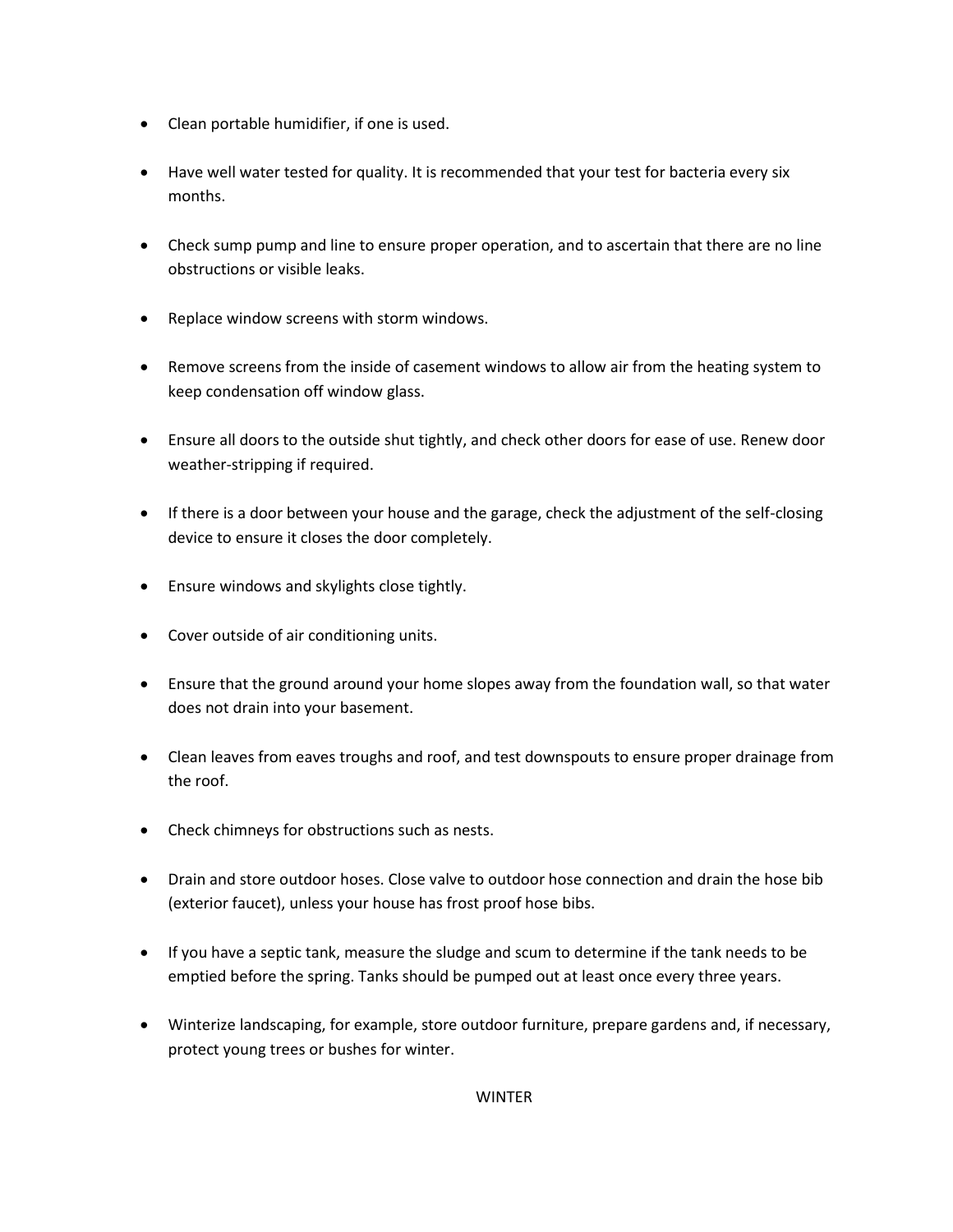- Check and clean or replace furnace air filters each month during the heating season. Ventilation system, such as heat recovery ventilator, filters should be checked every two months.
- After consulting your hot water tank owner's manual, drain off a dishpan full of water from the clean-out valve at the bottom of your hot water tank to control sediment and maintain efficiency.
- Clean humidifier two or three times during the winter season.
- Vacuum bathroom fan grille.
- Vacuum fire and smoke detectors, as dust or spider webs can prevent them from functioning.
- Vacuum radiator grilles on back of refrigerators and freezers, and empty and clean drip trays.
- Check gauge on all fire extinguishers; recharge or replace if necessary.
- Check fire escape routes, door and window locks and hardware, and lighting around outside of house; ensure family has good security habits.
- Check the basement floor drain to ensure the trap contains water. Refill with water if necessary.
- Monitor your home for excessive moisture levels-for example, condensation on your windows, which can cause significant damage over time and pose serious health problems-and take corrective action. Refer to the About Your House factsheet Measuring Humidity in Your Home.
- Check all faucets for signs of dripping and change washers as needed. Faucets requiring frequent replacement of washers may be in need of repair.
- If you have a plumbing fixture that is not used frequently, such as a laundry tub or spare bathroom sink, tub or shower stall, run some water briefly to keep water in the trap.
- Clean drains in dishwasher, sinks, bathtubs and shower stalls.
- Test plumbing shut-off valves to ensure they are working and to prevent them from seizing.
- Examine windows and doors for ice accumulation or cold air leaks. If found, make a note to repair or replace in the spring.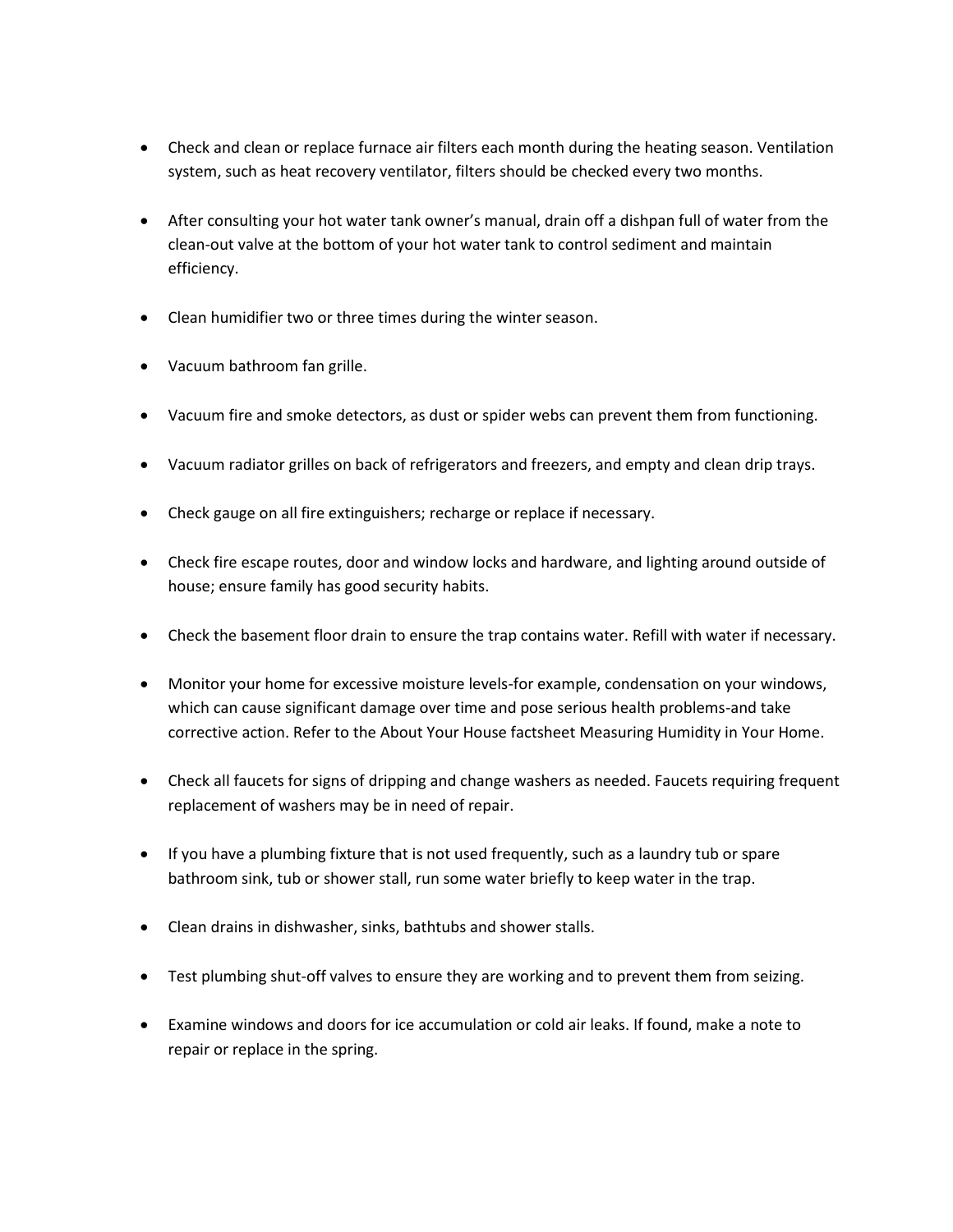- Examine attic for frost accumulation. Check roof for ice dams or icicles. If there is excessive frost or staining of the underside of the roof, or ice dams on the roof surface, consult the CMHC About Your House factsheet Attic Venting, Attic Moisture and Ice Dams for advice.
- Check electrical cords, plugs and outlets for all indoor and outdoor seasonal lights to ensure fire safety: if worn, or if plugs or cords feel warm to the touch, replace immediately.

## SRPING

- After consulting your hot water tank owner's manual, carefully test the temperature and pressure relief valve to ensure it is not stuck. CAUTION: This test may release hot water that can cause burns.
- Check and clean or replace furnace air filters each month during the heating season. Ventilation system, for example heat recovery ventilator, filters should be checked every two months.
- Have fireplace or woodstove and chimney cleaned and serviced as needed.
- Shut down and clean furnace humidifier, and close the furnace humidifier damper on units with central air conditioning.
- Check air conditioning system and have serviced every two or three years.
- Clean or replace air conditioning filter (if applicable).
- Check dehumidifier and clean if necessary.
- Turn OFF gas furnace and fireplace pilot lights where possible.
- Have well water tested for quality. It is recommended that you test for bacteria every six months.
- Check smoke, carbon monoxide and security alarms and replace batteries.
- Clean windows, screens and hardware, and replace storm windows with screens. Check screens first and repair or replace if needed.
- Open valve to outside hose connection after all danger of frost has passed.
- Examine the foundation walls for cracks, leaks or signs of moisture, and repair as required. Repair and paint fences as necessary.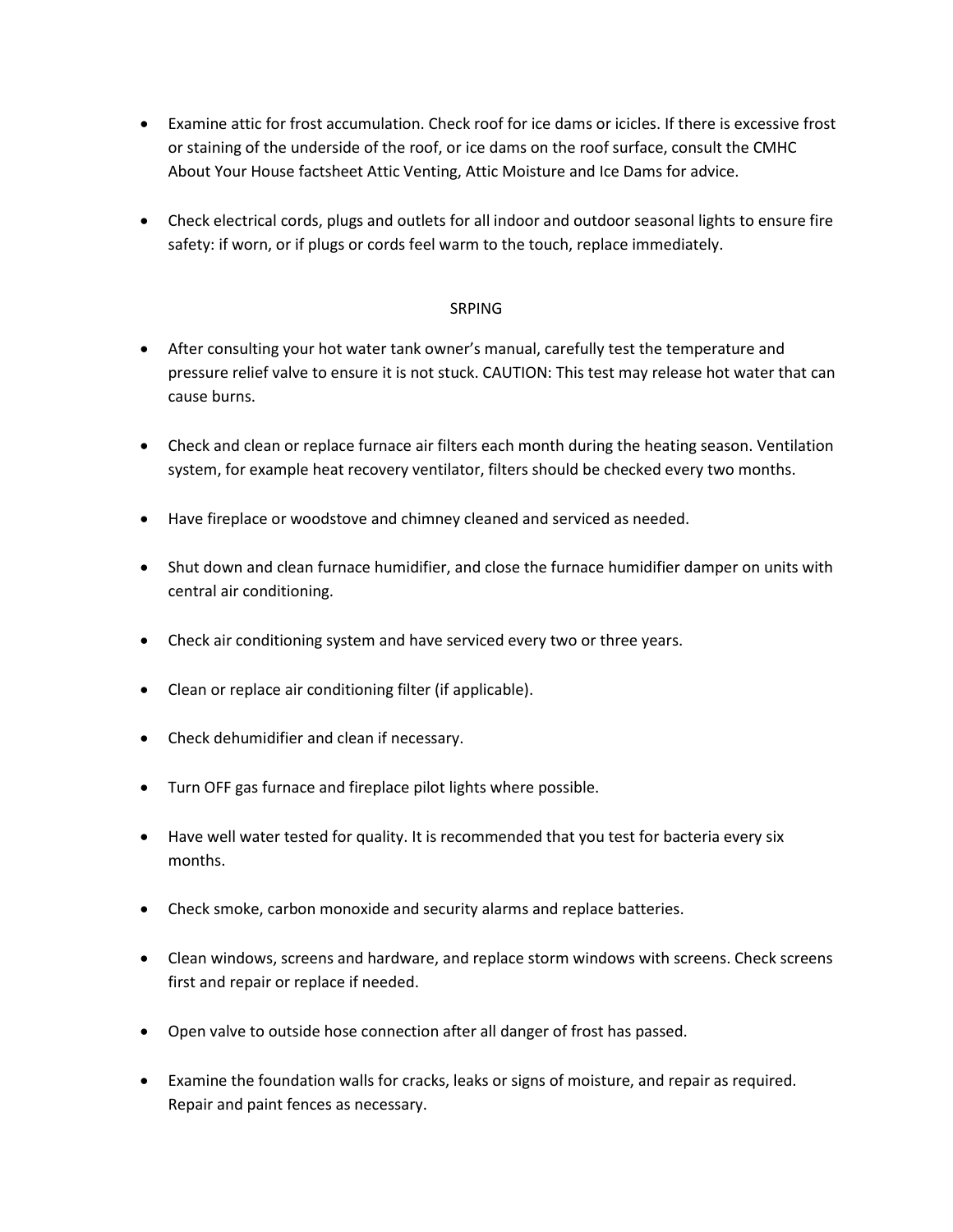- Ensure sump pump is operating properly before the spring thaw sets in. Ensure discharge pipe is connected and allows water to drain away from the foundation.
- Re-level any exterior steps or decks which moved due to frost or settling.
- Check eaves troughs and downspouts for loose joints and secure attachment to your home, clear any obstructions, and ensure water flows away from your foundation.
- Clear all drainage ditches and culverts of debris.
- Undertake spring landscape maintenance and, if necessary, fertilize young trees.

## SRING

- Monitor basement humidity and avoid relative humidity levels above 60 per cent. Use a dehumidifier to maintain safe relative humidity. Clean or replace air conditioning filter, and wash or replace ventilation system filters if necessary.
- Check basement pipes for condensation or dripping, and take corrective action, for example, reduce humidity and or insulate cold water pipes.
- Check the basement floor drain to ensure the trap contains water. Refill with water if necessary.
- If you have a plumbing fixture that is not used frequently, for example, a laundry tub or shower stall, run some water briefly to keep water in the trap.
- Deep clean carpets and rugs.
- Vacuum bathroom fan grill.
- Disconnect the duct connected to the dryer and vacuum lint from duct, the areas surrounding your clothes dryer and your dryer's vent hood outside.
- Check security of all guardrails and handrails.
- Check smooth functioning of all windows and lubricate as required.
- Inspect window putty on outside of glass panes and replace if needed.
- Lubricate door hinges and tighten screws as needed.